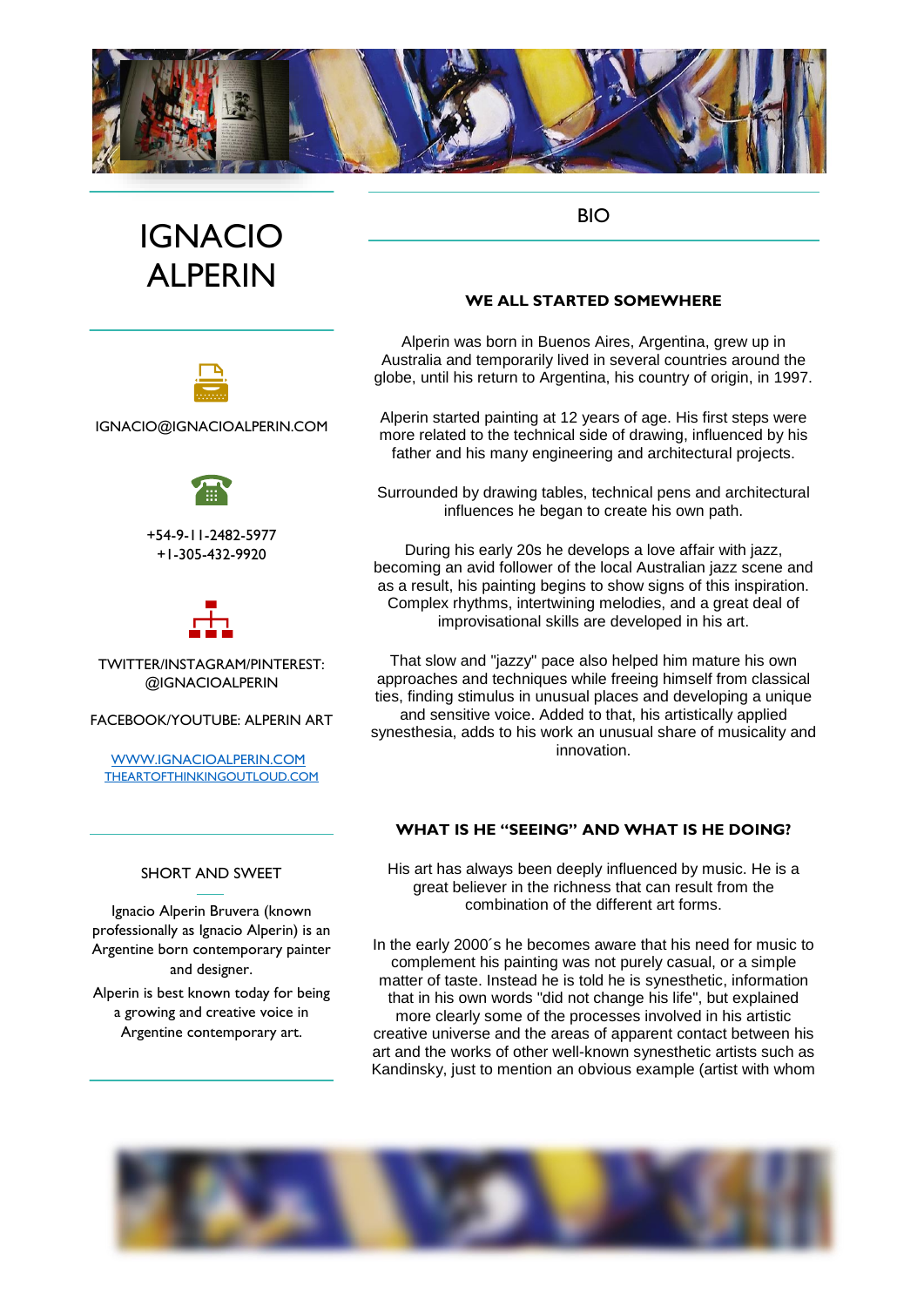

#### RECENT PRESS/MEDIA COVERAGE

- Interview Maleva Magazine (Argentina). 2015: "El artista argentino que llevó el Jazz a la pintura" (The Argentine artist that took Jazz into painting")
- Exhibition Review Diario Clarín (Buenos Aires, Argentina), 2010: "Ignacio Alperin en Nueva York – Muestra de Jazz Visual argentino" (Ignacio Alperin in NYC - an Argentine Visual Jazz exhibition)- See Page 13 as reproduced by US Embassy in Argentina/US State Department Alumni newsletter
- Article Life in Naples Magazine (USA) 2016: "Painting the Town"
- **Exhibition** Review/Interview – Florida Weekly (USA), 2016: "A painter gifted with the art of listening"
- Article/interview Revista iniciar (Argentina), 2014: "Derecho al Arte" (Straight into art)
- TV interview by Artez TV (Argentina) based on "Derecho al arte" written article, 2014
- Article Revista ARQ (Architecture & Design Magazine, Clarín Newspaper): "El lápiz como objeto artístico" (The pencil as an artistic object), 2013.
- Review Revista Ñ (largest selling culture Magazine in South America): "Lápices motivo de una intervención" (Pencils, object of an artistic intervention), 2013.

he also shares the curious and unusual fact of both being lawyers).

The artist openly admits the complexity of combining his personal artistic imprint with the possibilities that this "gift" generates, while always underlining that it is a constant exploratory and developing path, full of achievements as well as challenges. The result is a fusion that explores the limits of color and shapes within a marked abstraction. An expressive path without reservations which is strongly anchored on his individuality and unique experiences.

#### **GIFTED WITH THE ART OF LISTENING \***

Particularly fascinated by Jazz -which in confluence with the great Bill Evans, Alperin does not consider so much a musical "genre", and instead he sees it as a musical "process"-, the artist has created his own visual language through the same methods of inventiveness and spontaneity as musicians.

His search for a melodic visual environment has resonated in his native Argentina and has sparked invitations in the US to perform at the Crystal Bridges Museum of American Art (considered today one of the top 10 Museums in the country) and to perform and exhibit at the Art Naples World Festival 2016.

Ñ magazine (South America´s largest selling arts and culture magazine), on its issue of September 11, 2010, under the title "IGNACIO ALPERIN in New York– an Argentine Visual Jazz show" went further than that, drawing a parallel between the love of jazz from the great Argentine writer Julio Cortazar and his incorporation of this musical form into literature, with the work of Alperin and his intention to assimilate this same musical form, this time in the realm of visual art.

Many subsequent articles,have also constantly highlighted his originality and constant development.

Currently, the artist discloses the development of his work and research teaching Creativity and Innovation to MBA students at the Argentine Catholic University, and in the context of workshops and seminars in Universities, Fairs and in the corporate environment. He also publishes short articles and essays on the subject.

\* *Title of Lindsey Nesmith´s article about the artist, Florida Weekly, 2016 (see "GOOGLE IT" for further details).*

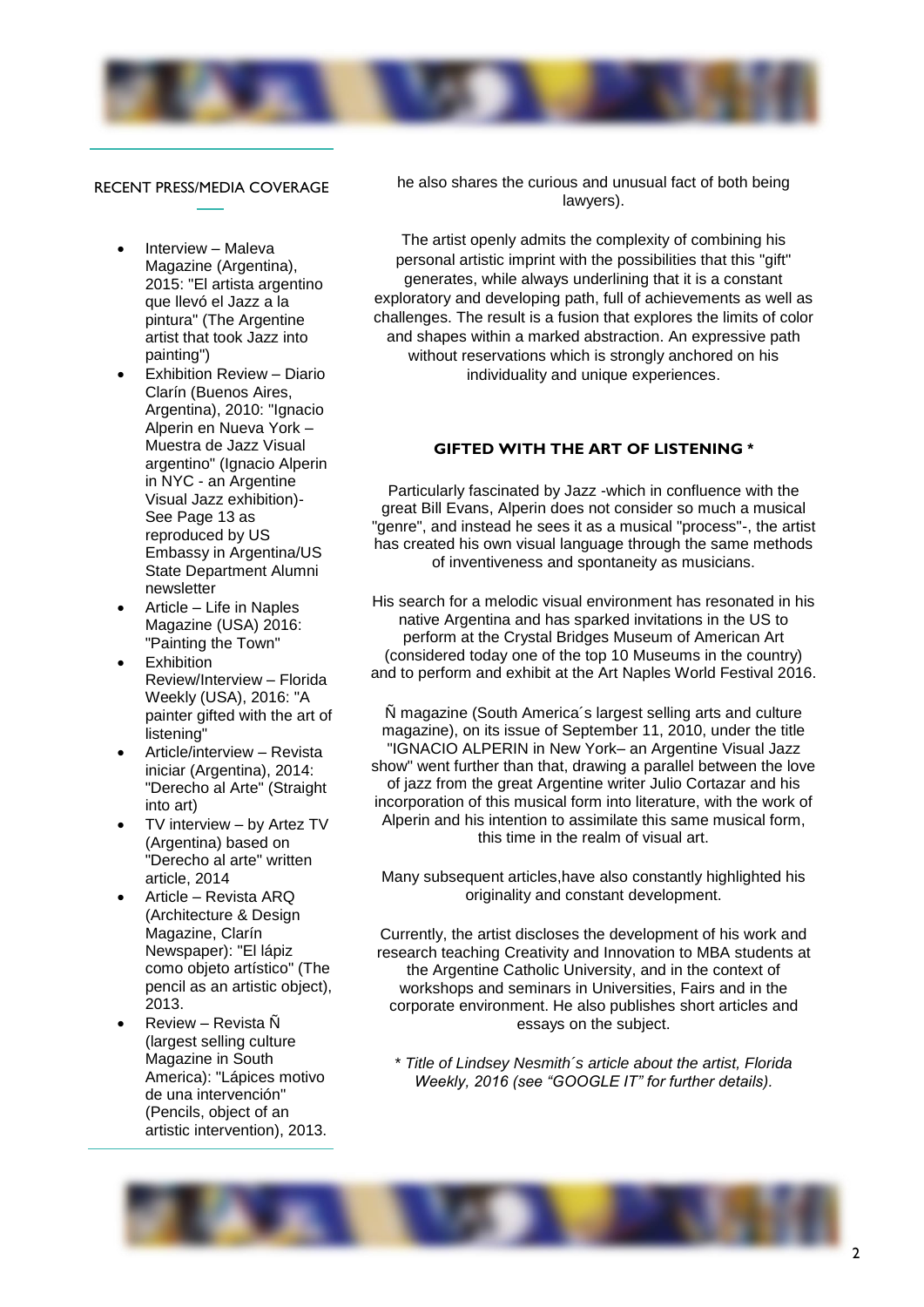

See clipping image of article

- Article Florida Weekly:"Naples Art Association hosts 'A Visual Affair' with Ignacio Alperin at The von Liebig", 2016
- Other clippings and articles, see artist´s Press Page



## **IGNACIO ALPERIN AND HIS VISUAL JAZZ**\*

Ignacio Alperin's artworks are created in pure musicality. Musical notes the artist processes live, through thoughtful mastery, bringing about canvases with resonating movement from tilt to balance. Jazz so soft countered with compacted intensity, there is still to be measured an overall harmony in these brilliantlycolor abstracts.

The artist's brush swirls in mixing paint, stops, and then moves as rhythmically as the soulful tunes inflected. Emulsified ink is applied in careful, often linear strokes, hitting touches, notations of space with an overall emphasis on sound that he catches in the air.

To experience the art of Ignacio Alperin is to embrace its soulful rhythms and pure magic of jazz.

\**Anna Mish, Curator / Former Gallery Director (Virgina, USA)*



# RECENT EXHIBITIONS

- Group Exhibition: "Masters of the Imagination" (2010), Chelsea, NYC.
- Individual Exhibition: "Ignacio Alperin: Visual Jazz" (2011), ICBC Bank Foundation Exhibition Space, Buenos Aires, Argentina.
- Group Exhibition: "New Year´s Resolutions" (2011), Gallery 101, Fort Lauderdale, Florida, USA.
- Group Exhibition: "Art Sale Puerto Madero" (2012), Puerto Madero, Buenos Aires, Argentina.
- Group Exhibition: "Art Deco" (2012), sponsored by Recoleta Design Mall, Buenos Aires, Argentina.
- Individual Exhibition: "A Christmas Art Exhibition" (2012), benefiting UNICEF (United Nations Children Fund), Buenos Aires, Argentina.
- Group Exhibition: "Art Sale Art Fair" (2013), Centro Cultural Borges, Buenos Aires, Argentina + "The Globalized Artist", a public lecture by guest artist Ignacio Alperin.





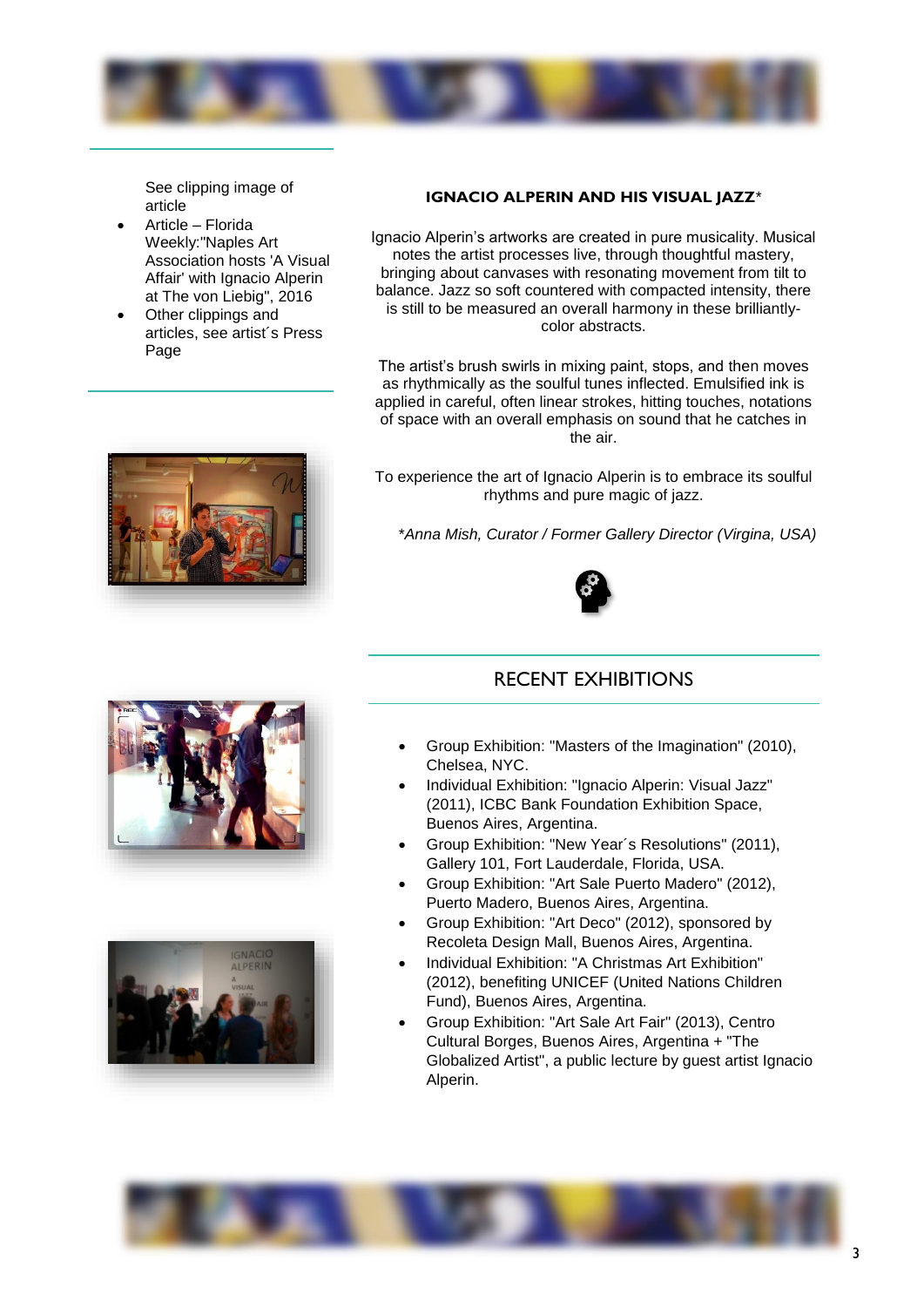







- Fair: "International Art Fair" (2013), Chelsea Town Hall, London, UK.
- Individual Exhibition: "Jazz Visual en la FC" (2013). It included a public lecture on the subject of art, technology and creativity. Universidad Austral, Pilar, Argentina. See full description on Austral University Annual Academic Statement, page 52
- Group Exhibition: "Art Christmas / A Benefit Art Exhibition 2013" (2013). Led by artist Ignacio Alperin and benefiting the Cimientos Foundation in Argentina. Sponsored by Recoleta Design Mall, and newspapers Clarin and La Nación
- 4 Artists Group Exhibition: Organized by the Buenos Aires Stock Exchange. Stock Exchange Building, Buenos Aires, Argentina (2014).
- Individual Exhibition: "The Alperin Visual Jazz Affair" (2014), Alperin Art Space, sponsored by Norcenter Design Mall, Vicente Lopez, Buenos Aires, Argentina.
- Group Exhibition: "Arte a Cielo Abierto", San Isidro, Argentina. Sponsored by the government of the City of San Isidro and the Chamber of Commerce (2014)
- Individual Exhibition: "Summer Glow" (2014), sponsored by Norcenter Design Mall, Vicente Lopez, Argentina. See Clarin Newspaper
- Group Exhibition: "Art Christmas 2014 / A benefit Art Exhibition 2014" (2014). Led by artist Ignacio Alperin and benefiting the Cimientos Foundation in Argentina, Palermo district, Buenos Aires.
- Individual Exhibition: "Grooving High" (2015). Sponsored by Norcenter Design Mall, Vicente Lopez, Argentina.
- Individual Exhibition: "A summer Glow" (2015). At Rapp International Exhibition Space, Buenos Aires, Argentina.
- Group Exhibition: "Arte a Cielo Abierto 2015" (2015), San Isidro, Argentina. Sponsored by the government of the City of San Isidro and the Chamber of Commerce.
- Group Exhibition by invitation only: "Soñarte 9ª Edición" (2015). Exhibition and charity auction benefiting Make a Wish Argentina Foundation, Paseo de las Artes, Park Hyatt Hotel Buenos Aires, Argentina.
- Group Exhibition: "Wine & Art 2015 in Buenos Aires Polo night" (2015). As invited artist and guest speaker (Art and Creativity) within Exhibition, Buenos Aires International Racecourse, Palermo, District, Buenos Aires, Argentina.
- Group Exhibition: Estilo Pilar 2016, Pilar, Buenos Aires, Argentina (2016).
- Individual Exhibition: "A Jazz Affair". Special guest artist at Art Naples World Festival 2016 (Stay in May). Naples Art Association and Naples World Festival 2016 (Stay in

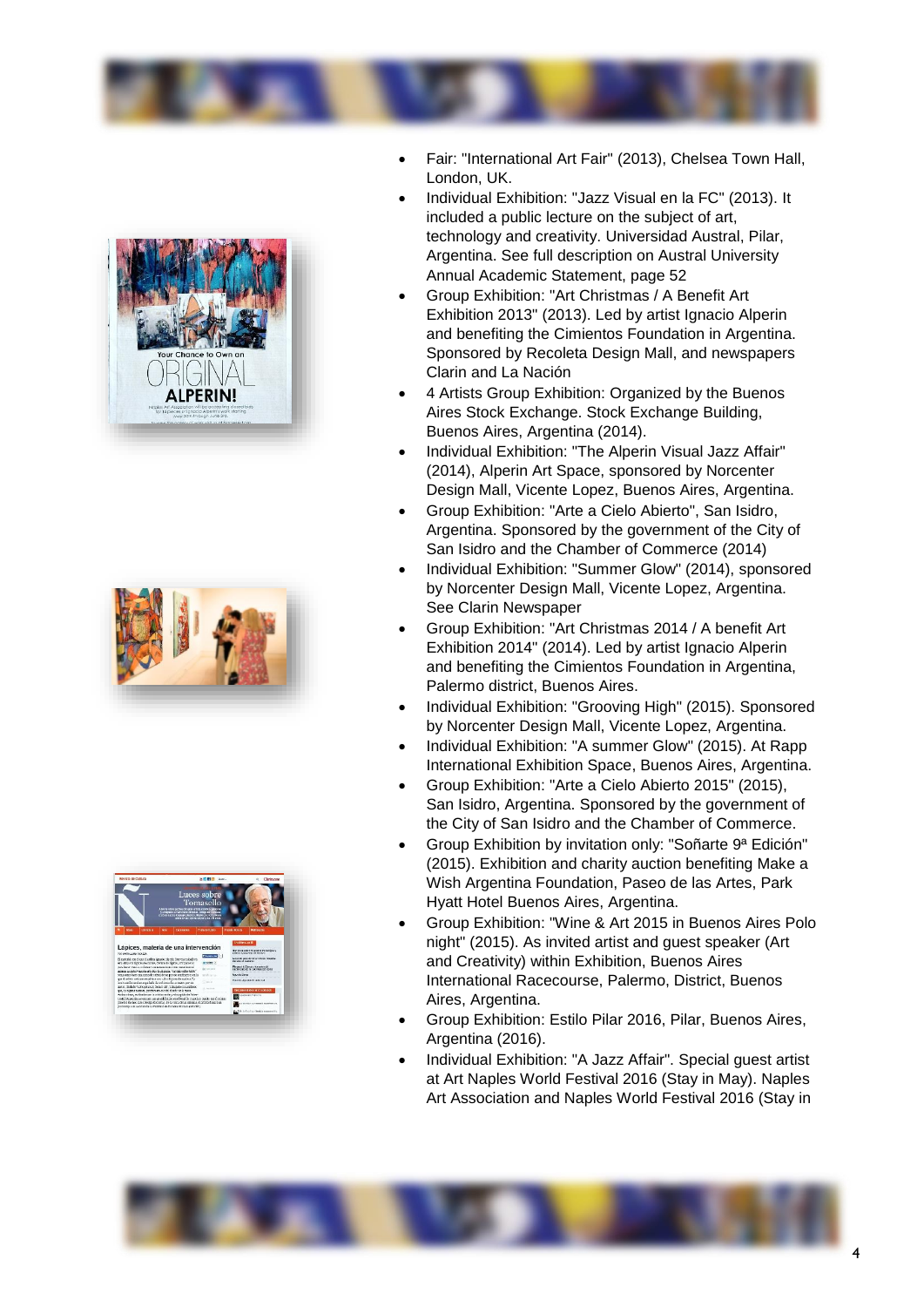





May) co-sponsored exhibition at Watson Gallery, Naples, Florida, USA (2016).

- Live Performance: Crystal Bridges Museum of American Art (2016), Bentonville, Arkansas, USA (2016)
- Individual Exhibition, "A jazz Affair". Fischer International Headquarters, Naples, Florida, USA (2016)
- Shared Exhibition: "Rhythm + Rhyme" (with artist David Acevedo). Shangri La Resort, Bonita Springs, Florida, USA (2016)
- Art/Creativity Seminar. Center for the Arts at the Old Candy Factory, Greater Manassas/Prince William County, Virginia, USA (2016)
- Individual Exhibition "Visual Jazz"- Center for the Arts at the Old Candy Factory, Greater Manassas/Prince William County, Virginia, (2017)
- Seminar "Connecting Dots", Hodges University, Naples, Florida, USA (2017)
- Special guest at "Dinner with Artists" (with Chef Pyro Rodriguez), NAA, Naples, Florida, USA (2017).
- Fair Exhibition, guest artist, and seminars, Wine&Art, Hipódromo Argentino de Palermo (2017)
- Meet & Greet Event at Manassas/Prince William County Center for the Arts (April, 2017)
- Live Performance, Manassas Jazz Festival 2017, Manassas, Va, USA (May, 2017)
- Individual Exhibition at NOVA, Va, USA (May/July, 2017)
- Individual Exhibition "Ignacio Alperin: The Art of Rhythm" at US District Court Building, Greenbelt, Maryland, USA (August 7th – October 20th, 2017)



# GOOGLE IT

- 1. *Tvrdoñ, Cecilia (19 August 2014).* ["Derecho al arte"](http://www.revistainiciar.com.ar/nota/277/derecho-al-arte/)*.*
- 2. ["Contemporary visual artist Ignacio Alperin Bruvera –](http://www.ignacioalperin.com/) Art [and Design"](http://www.ignacioalperin.com/)*.*
- 3. ["The Art of Thinking Out Loud"](http://www.theartofthinkingoutloud.com/)*.*
- 4. [http://www.gulfshorelife.com/Calendar/index.php/name/T](http://www.gulfshorelife.com/Calendar/index.php/name/The-StayInMay-Festival-presents-Ignacio-Alperin-Festival-Art-Exhibition-Opening/event/12752/) [he-StayInMay-Festival-presents-Ignacio-Alperin-Festival-](http://www.gulfshorelife.com/Calendar/index.php/name/The-StayInMay-Festival-presents-Ignacio-Alperin-Festival-Art-Exhibition-Opening/event/12752/)[Art-Exhibition-Opening/event/12752/](http://www.gulfshorelife.com/Calendar/index.php/name/The-StayInMay-Festival-presents-Ignacio-Alperin-Festival-Art-Exhibition-Opening/event/12752/)
- 5. ["Fundación ICBC –](https://www.fundacionicbc.com.ar/institucional/inst/sec-cultura/index.php?page=muestras/2011/2011-02-jazz-visual) Cultura"*.*
- 6. ["Ignacio Alperín Bruvera: El Artista Argentino Que Logró](http://malevamag.com/ignacio-alperin-bruvera-entrevista-al-artista-argentino-que-llevo-el-jazz-a-la-pintura/)  [Llevar El Espíritu Del Jazz A La](http://malevamag.com/ignacio-alperin-bruvera-entrevista-al-artista-argentino-que-llevo-el-jazz-a-la-pintura/) Pintura"*. Maleva Mag.*

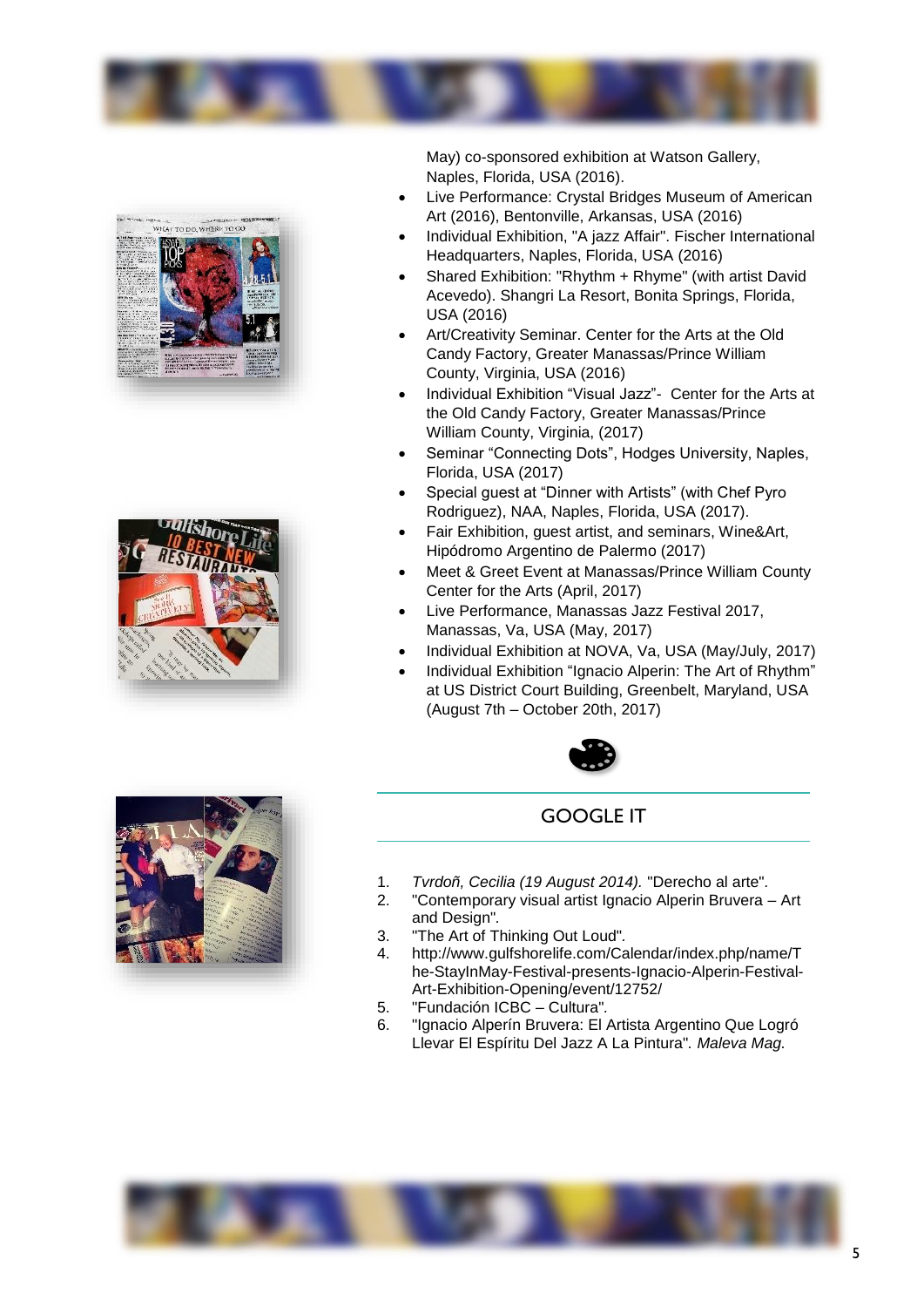







- 7. [https://www.fundacionicbc.com.ar/institucional/inst/sec](https://www.fundacionicbc.com.ar/institucional/inst/sec-cultura/index.php?page=muestras/2011/2011-02-jazz-visual)[cultura/index.php?page=muestras/2011/2011-02-jazz](https://www.fundacionicbc.com.ar/institucional/inst/sec-cultura/index.php?page=muestras/2011/2011-02-jazz-visual)[visual](https://www.fundacionicbc.com.ar/institucional/inst/sec-cultura/index.php?page=muestras/2011/2011-02-jazz-visual)
- 8. <http://weblogs.clarin.com/agenda-n/page/6/>
- 9. [http://weblogs.clarin.com/agenda](http://weblogs.clarin.com/agenda-n/2011/03/18/arte_jazz_visual/)[n/2011/03/18/arte\\_jazz\\_visual/](http://weblogs.clarin.com/agenda-n/2011/03/18/arte_jazz_visual/)
- 10. <http://www.ignacioalperin.com/press?lightbox=imagecmx>
- 11. <http://www.ignacioalperin.com/press?lightbox=imagep4e>
- 12. [http://agustinamazzocco.com/art-sale-2012-exposicion](http://agustinamazzocco.com/art-sale-2012-exposicion-de-arte-en-puerto-madero/)[de-arte-en-puerto-madero/](http://agustinamazzocco.com/art-sale-2012-exposicion-de-arte-en-puerto-madero/)
- 13. <http://www.thenewwolf.co.uk/2011/11/blue-period/>
- 14. <http://www.ignacioalperin.com/press?lightbox=imagerfe> 15. [http://www.austral.edu.ar/wp-](http://www.austral.edu.ar/wp-content/uploads/2015/03/Memoria-Academica-2013.pdf)
- [content/uploads/2015/03/Memoria-Academica-2013.pdf](http://www.austral.edu.ar/wp-content/uploads/2015/03/Memoria-Academica-2013.pdf) 16. [http://www.austral.edu.ar/comunicacion/noticias/arte-y-](http://www.austral.edu.ar/comunicacion/noticias/arte-y-jazz-en-aula-cero/)
- [jazz-en-aula-cero/](http://www.austral.edu.ar/comunicacion/noticias/arte-y-jazz-en-aula-cero/)
- 17. [http://www.Clarín.com](http://www.clarín.com/)
- 18. [http://www.LaNación.com.ar](http://www.lanación.com.ar/)
- 19. [http://www.bcba.sba.com.ar/agenda/exposicion-colectiva](http://www.bcba.sba.com.ar/agenda/exposicion-colectiva-alperin-bruvera-botte-castro-y-vinci/)[alperin-bruvera-botte-castro-y-vinci/](http://www.bcba.sba.com.ar/agenda/exposicion-colectiva-alperin-bruvera-botte-castro-y-vinci/)
- 20. <http://www.elportaldezonanorte.com.ar/espectyevent.html>
- 21. [https://www.pressreader.com/argentina/clar%C3%ADn/2](https://www.pressreader.com/argentina/clar%C3%ADn/20141127/283631053344231) [0141127/283631053344231](https://www.pressreader.com/argentina/clar%C3%ADn/20141127/283631053344231)
- 22. [http://www.Clarín.com](http://www.clarín.com/)
- 23. [http://www.LaNación.com.ar](http://www.lanación.com.ar/)
- 24. <https://www.youtube.com/watch?v=W81Us2bIyks>
- 25. <http://camarasanisidro.org.ar/noticias/arte.html>
- 26. [http://www.infobae.com/2015/08/18/1748435-el](http://www.infobae.com/2015/08/18/1748435-el-exclusivo-coctel-inauguracion-sonarte-suenos-pintados/)[exclusivo-coctel-inauguracion-sonarte-suenos-pintados/](http://www.infobae.com/2015/08/18/1748435-el-exclusivo-coctel-inauguracion-sonarte-suenos-pintados/)
- 27. <https://www.youtube.com/watch?v=94-YJJYNMkg>
- 28. [http://artsnaplesworldfestival.tix.com/Event.aspx?EventC](http://artsnaplesworldfestival.tix.com/Event.aspx?EventCode=819969) [ode=819969](http://artsnaplesworldfestival.tix.com/Event.aspx?EventCode=819969)
- 29. [https://www.facebook.com/artinfusioncrystalbridges/posts](https://www.facebook.com/artinfusioncrystalbridges/posts/1124361034293874?story=S%3A_I233214883408498%3A1124361034293874) [/1124361034293874?story=S%3A\\_I233214883408498%](https://www.facebook.com/artinfusioncrystalbridges/posts/1124361034293874?story=S%3A_I233214883408498%3A1124361034293874) [3A1124361034293874](https://www.facebook.com/artinfusioncrystalbridges/posts/1124361034293874?story=S%3A_I233214883408498%3A1124361034293874)
- 30. <http://www.shangrilasprings.com/events/rhythm.asp>
- 31. [http://eventerbee.com/event/creativity-innovation-for-the](http://eventerbee.com/event/creativity-innovation-for-the-business-professional-with-ignacio-alperin,330940543912231)[business-professional-with-ignacio](http://eventerbee.com/event/creativity-innovation-for-the-business-professional-with-ignacio-alperin,330940543912231)[alperin,330940543912231](http://eventerbee.com/event/creativity-innovation-for-the-business-professional-with-ignacio-alperin,330940543912231)
- 32. [http://malevamag.com/ignacio-alperin-bruvera-entrevista](http://malevamag.com/ignacio-alperin-bruvera-entrevista-al-artista-argentino-que-llevo-el-jazz-a-la-pintura/)[al-artista-argentino-que-llevo-el-jazz-a-la-pintura/](http://malevamag.com/ignacio-alperin-bruvera-entrevista-al-artista-argentino-que-llevo-el-jazz-a-la-pintura/)
- 33. [http://photos.state.gov/libraries/argentina/8513/alumni/alu](http://photos.state.gov/libraries/argentina/8513/alumni/alumni_newsletter_4.pdf) [mni\\_newsletter\\_4.pdf](http://photos.state.gov/libraries/argentina/8513/alumni/alumni_newsletter_4.pdf)
- 34. [http://lifeinnaples.net/magazinewp/2016/04/28/paint-the](http://lifeinnaples.net/magazinewp/2016/04/28/paint-the-town/)[town/](http://lifeinnaples.net/magazinewp/2016/04/28/paint-the-town/)
- 35. [http://naples.floridaweekly.com/news/2016-05-](http://naples.floridaweekly.com/news/2016-05-12/Arts_(and)_Entertainment_News/A_painter_gifted_with_the_art_of_listening.html) [12/Arts\\_\(and\)\\_Entertainment\\_News/A\\_painter\\_gifted\\_wit](http://naples.floridaweekly.com/news/2016-05-12/Arts_(and)_Entertainment_News/A_painter_gifted_with_the_art_of_listening.html) [h\\_the\\_art\\_of\\_listening.html](http://naples.floridaweekly.com/news/2016-05-12/Arts_(and)_Entertainment_News/A_painter_gifted_with_the_art_of_listening.html)
- 36. <http://www.revistainiciar.com.ar/nota/277/derecho-al-arte/>
- 37. <https://www.youtube.com/watch?v=5bf7jU6aDc8>
- 38. [https://www.pressreader.com/argentina/arq/20130528/tex](https://www.pressreader.com/argentina/arq/20130528/textview) [tview](https://www.pressreader.com/argentina/arq/20130528/textview)
- 39. <http://www.ignacioalperin.com/press?lightbox=image1jdw>